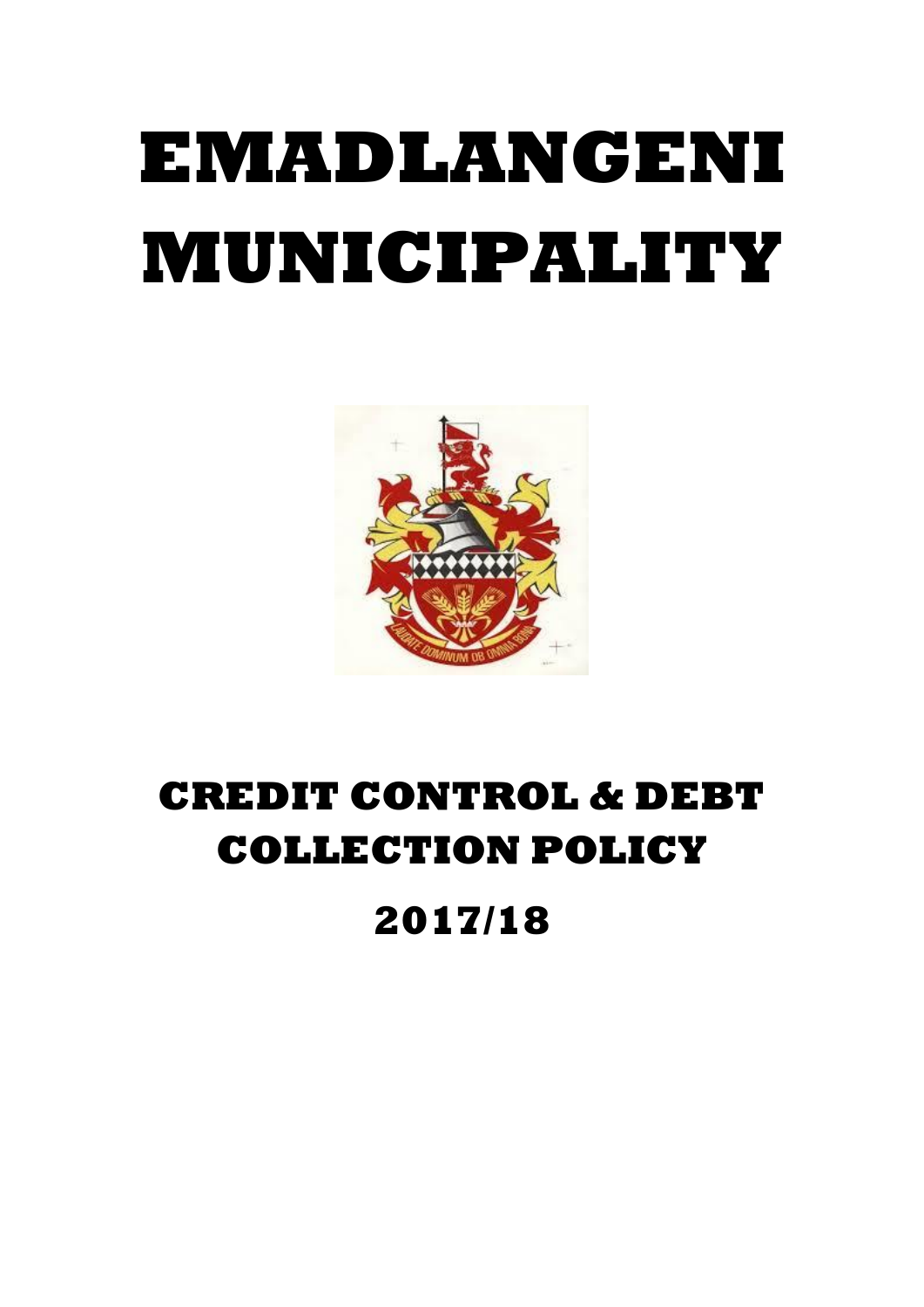#### **POLICY ON DEBT COLLECTION AND CREDIT CONTROL**

#### **1. Definitions**

#### **2. Introduction:**

- 2.1 The municipality cannot develop the local economy and provide acceptable services to its residents unless it receives payment, in full of its bills raises for services that it provides
- 2.2 The municipality must develop, maintain and implement a credit control and debt collection policy that is consistent and complies with the relevant legislation
- 2.3 This policy is to be read in conjunction with or other relevant legislation.

#### **3. Objectives**

The objectives of the policy are to provide for:

- 3.1 To define a framework which enables the municipality to bill for and collect its revenues
- 3.2 To ensure that all monies due and payable to the municipality are collected and used to deliver municipal services in the best interest of the community, residents and ratepayers and in financially sustainable manner as prescribed by the Municipal Systems Act,2000 (Act No. 32 of 2000)and other applicable legislations
- 3.3 To maintain and implement a credit control and debt collection policy which is consistent and complies with section 97 of the Municipal Systems Act, 2000 (Act No. 32 of 2000
- 3.4 To ensure that the municipality develops credit control procedures and mechanisms that are considered to be consistent, fair and effective to all its customers.

#### **4. Area of application**

**This policy shall apply and be enforced throughout the entire area of jurisdiction of the Emadlangeni Municipality and other areas of supply and signing and**

#### **3.1.4 Delegation**

The implementation of the credit control policy is the competency of the Municipal Manager but it is delegated to the Chief Financial Officer as permitted in terms of the Municipal Systems Act.

#### **3.1.5 Conduct of Councillors and Officials**

Every councilor and official must uphold and enforce the provisions of this policy and must refrain from any conduct which may undermine or be seen to undermine it, in terms of Schedule 1 and 2 of the Local Government: Municipal Systems Act.

#### **3.1.6 Credit Control**

No supply of services shall be given unless and until application has been made and a service agreement has been entered into and a deposit in the form of either cash or a bank guarantee as determined by Council from time to time, has been paid in full.

#### **3.1.7 Service Agreements**

 All owners of property will be required to sign agreements governing the supply and cost of municipal services.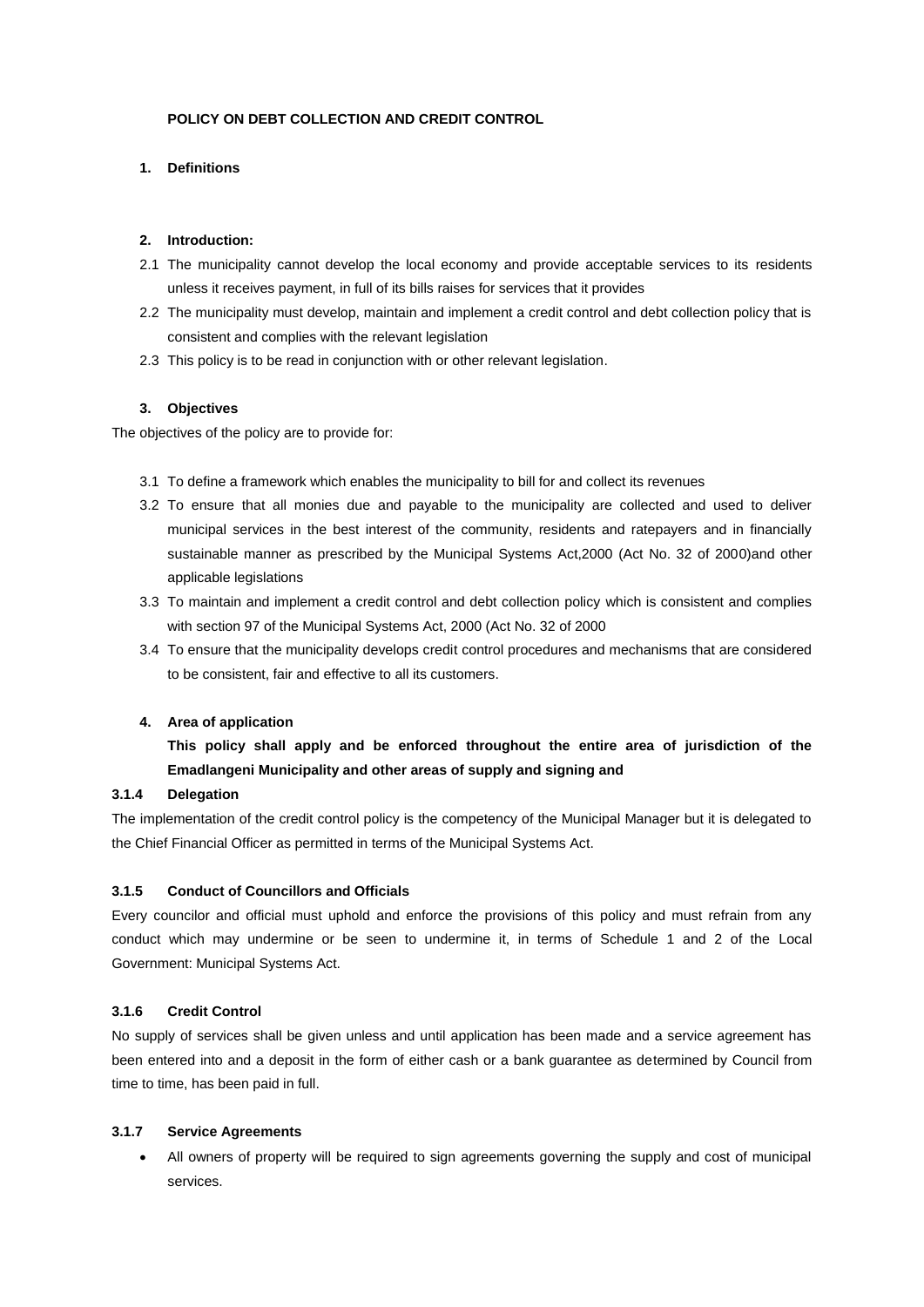- Agreements for the rendering of services with tenants will only be entered into with the written consent of the owner or his/her duly authorized agent.
- The contents of Section 118 of the Municipal Systems Act will be brought under the attention of the owner or his/her duly authorized agent.
- In the agreement, consumers and owners will acknowledge liability for costs of collection, interest and penalties in the event of delayed payment.
- Termination of the services agreement must be in writing.

#### **3.1.8 Deposits**

- A deposit will be required from the consumer as security and will vary according to risk.
- A minimum deposit of the equivalent of 2 months average account will be required.
- The form of the deposit may be in cash or a bank guarantee. The increase of a deposit as a result of defaulting on the accounts will be delegated to the Chief Financial Officer.

#### **3.1.9 Accounts and Billing**

- Consumers and owners will receive an understandable and accurate account from the municipality, which account will consolidate all service costs for that property.
- Accounts will be produced in accordance with the meter reading cycle and due dates are similarly linked.
- Accounts will be rendered in monthly cycles of approximately 30 days.
- As the municipality does not control delivery of accounts, it is the client's responsibility to ensure timeous payment in the event of an account not arriving.

#### **The Municipality may:**

- Consolidate separate accounts of persons liable for payment to the municipality and
- Credit any unspecified payment by such person against any account of that person.

#### **3.1.10 Cost Recovery**

The municipality shall levy the following costs against the account of the client:

- In the event that the account is not settled by the  $7<sup>th</sup>$  of the month, interest will be levied on the outstanding amount according to the standard rate of interest.
- ◊ All legal costs, including attorney and own client
	- A fee, under the municipality 's tariff provision for the action taken in demanding payment from a debtor, or reminding the debtor by means of telephone, fax, and letter or otherwise that payment is due.
	- A fee, under the municipality's tariff provision, where the bank dishonours any payment to the municipality.
	- The standard reconnection fee as determined by the municipality from time to time, where any service is disconnected, restricted. The reconnection fee must be paid prior to services been reconnected.
	- Where services are illegally restored, criminal prosecution will be taken if possible.

#### **3.1.11 Right of Access to Premises**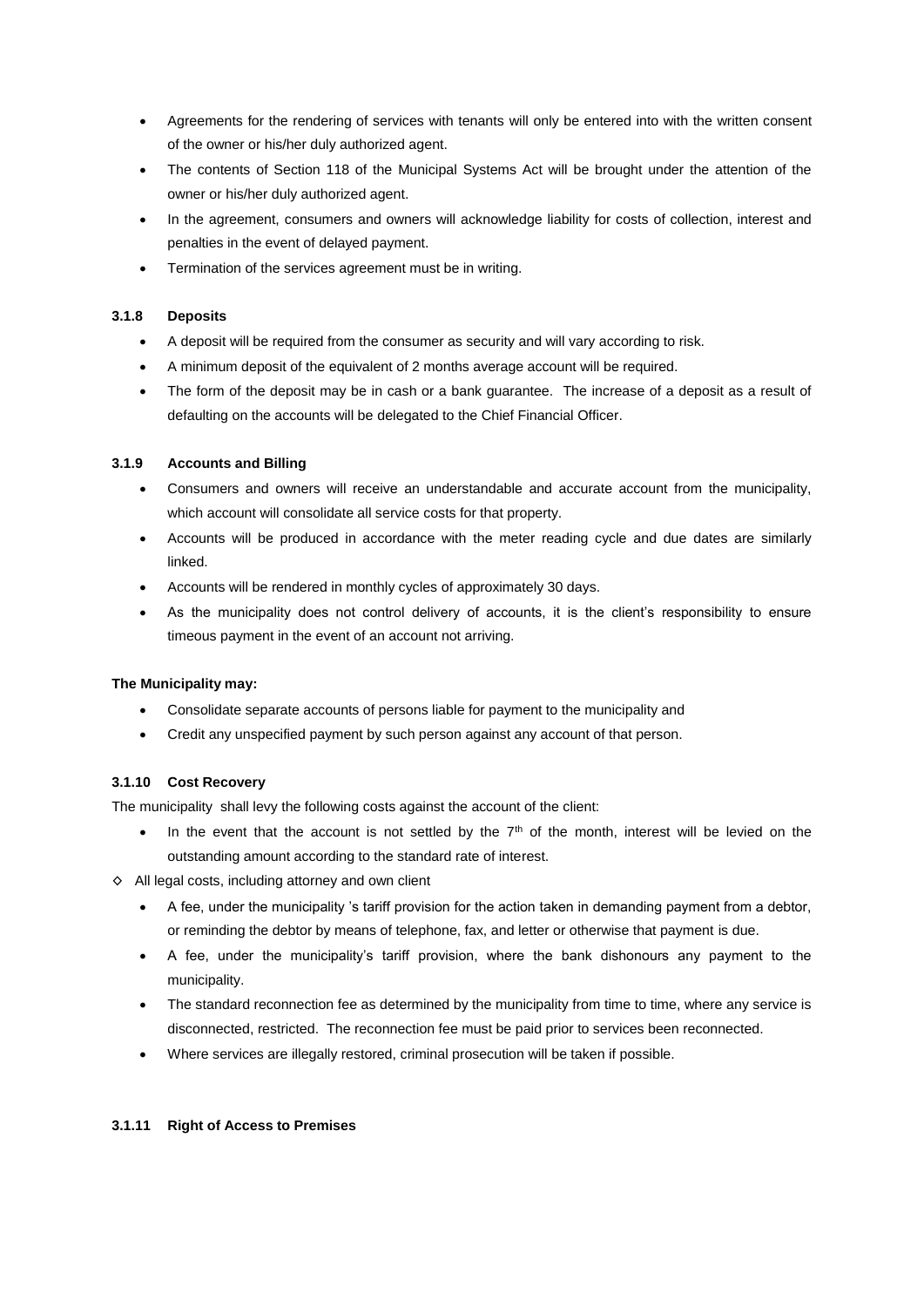- The customer must give an authorized representative of the municipality access at reasonable hours to the premises in order to read, inspect, install or repair any meter or service connection or to disconnect, stop, restrict or reconnect the provision of any service.
- The customer accepts the cost of relocating a meter if satisfactorily access is not possible.

#### **3.1.12 Power to Restrict or Disconnect Supply of Services**

The Council may restrict or disconnect the supply of water and electricity whenever a user of any service:

- Fails to make full payment on due date or fails to make acceptable arrangements.
- Fails to comply with a condition of supply imposed by Council.
- Supplies such municipal service to a customer who is not entitled thereto or permits such service to continue.
- Causes a situation which in the opinion of the Council is dangerous or a contravention of relevant legislation.
- Is placed under provisional sequestration, liquidation or judicial managed or commits an act of insolvency in terms of the Insolvency Act No 24 of 1936.
- If an administration order is grated in terms of Section 74 of the Magistrate Court Act, 1944.
- A legal action has been taken against a customer for access on their accounts.
- Is declared indigent in terms of Council's indigent policy.
- The right of Council to restrict water shall be subject to the provisions of the Water Services Act, 108 of 1977, as amended.

#### **3.1.13 Disputes**

- Any dispute on an account rendered by the municipality must be in writing within 30 days after rendering such account.
- Where a written dispute has been received, the municipality will strive to settle the dispute within 5 working days after receiving thereof.
- In the interim, the customer must pay an average based on the last 3 months account where such history is available and taking into account the annual amendments of tariffs of Council. Where no such history is available, the customer is to pay an estimate provided by the Income Accountant, until the matter is resolved.
- In the event of a customer alleging that any meter is defective or inaccurate, the municipality may arrange for the meter to be tested at a fee payable by the customer. In the event that the test proves that the meter is defective, the municipality will reimburse the customer.

#### **3.1.14 Extension for Payment**

Arrangements for extension for payment will be in the form of a written agreement between the municipality and the customer for the payment in regular and consecutive monthly instalments of the outstanding balance, cost and interest thereon.

- An Acknowledgement of Debt must be completed, with all arrangements for paying off arrear accounts. Copy must be handed to client and one to be filed on debtors file.
- Only account holders with positive proof of identification or an authorized agent will be allowed to complete the Acknowledgement of Debt.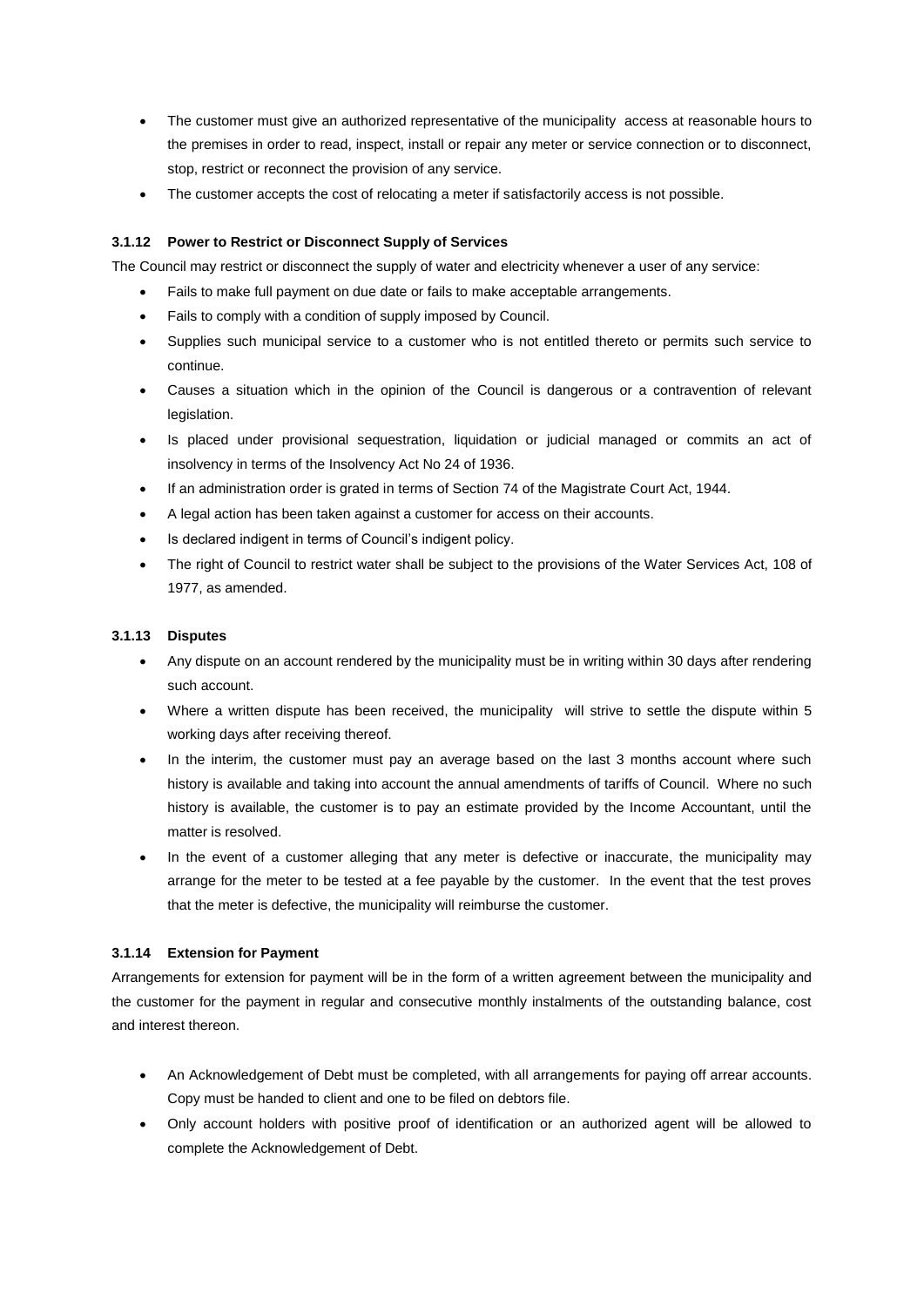- Debit orders may be completed for the monthly payment of the agreed account as far as possible. If arrangement is dishonoured, the full balance will immediately become payable.
- Where cheques are returned, "Refer to Drawer", the full balance will immediately become payable. Services to such clients will be restricted/disconnected until the full amount is paid in cash or per bank guaranteed cheque.
- No person will be allowed to enter into a second agreement if the first Agreement was dishonoured except in special merit cases.
- Where no arrangement was made and services are disconnected/restricted due to non-payment, it will only be restored upon payment of full outstanding balance or signing an Acknowledgement of Debt, subject to the following condition:

"If a customer is in arrears, he/she must make arrangements to remit the balance of the arrears in monthly instalments as agreement upon per month, subject thereto that a customer immediately after concluding the arrangement pay his/her current account in full in the subsequent months thereafter. All payments are to be made on or before the due date of each month. The accounts agreed upon will be paid within a period of 6 months."

- Only the Chief Financial Officer, Division Manager: Income Accountant: Income and Clerk: Income under delegated authority of the Municipal Manager may agree to extension for payment and these cases must be supported by documentary proof and previous payment record will be taken into consideration.
- Special merit cases will be referred to an extension committee comprising Manager: Financial Services, Divisional Manager: Income, Accountant: Income and Clerk: Income.

#### **3.1.15 Claim on Rental for Assessment Rates in Arrears**

Council will lay claim to rental due, in respect of rateable property, to cover in part of in full any amount outstanding in respect of assessment rates for a period longer than 3 months.

#### **3.1.16 Change to Prepaid**

- No consumer will be allowed to change from conventional to a prepaid meter, unless the consumer account is settled in full or at the discretion of the extension committee.
- Consumers who are constantly in arrears with their account would have their metering systems changed to prepaid and the cost thereof would be recovered from them.

#### **3.1.17 Agreement with Employers**

The municipality can enter into an agreement with a customer's employer with the consent of the customer to deduct any outstanding amount due by the customer to the municipality or any regular monthly amounts as may be agreed from the salary or wage of the customer.

#### **3.1.18 Councillors and Officials of Council**

- Council's Policy is that Councillors and Officials will set an example to the community.
- Councillors will sign a debit order against their allowance and officials against their salaries.
- Provisions of schedule of the Municipal Systems Act, will be made applicable.
- The deposit policy will not be applicable to Officials or Councillors.

#### **3.1.19 Penalties**